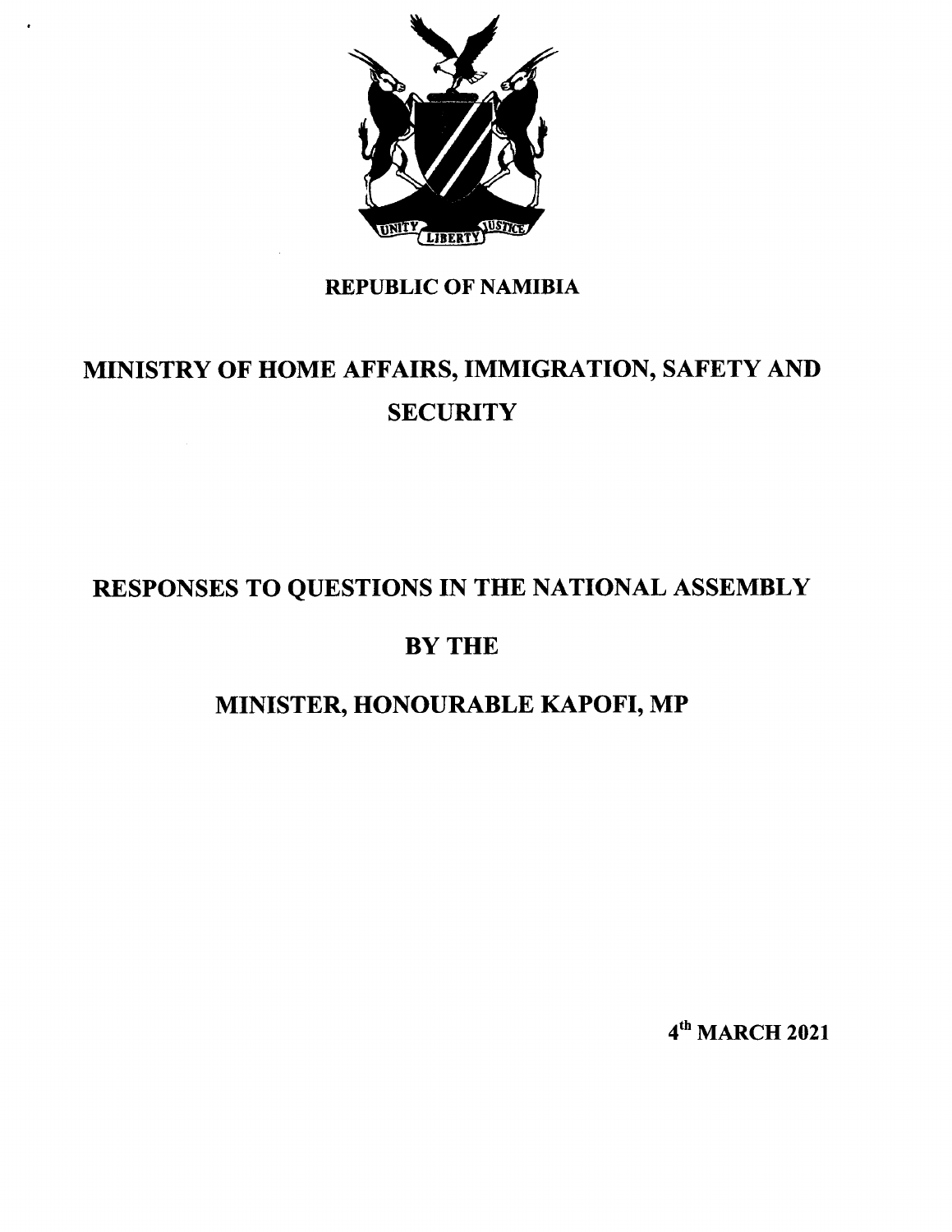#### **INTRODUCTION**

Honourable Speaker, I rise and take this opportunity to thank Honourable Vipuakuje Muharukua for the questions pertaining to matters about the Namibian Police Force's Anti-Poaching Unit deployed in the Etosha National Park. At the centre of the Honourable Member's inquiry are matters related to the junior officers' living conditions and the senior staff members' Subsistence and Travel Allowance (S&T). However, prior to focusing onto Honourable Muharukua's individual questions, I would like to give a brief distinction in the roles of the Gold Commander, Silver Commander and Bronze also known as Zone Commander. This will assist as I clarify some of the Honourable Member's concerns.

A Gold Commander is responsible for operation, deployment, supervision, command and control in all National Parks, conservancies and concessions in the whole country. On the other hand, the Silver Commander is responsible for the supervision, command and control of all members deployed in a park, in this case, the Etosha National Park. The Silver Commander ensures the effectiveness and efficiency of the operation. And lastly, the Bronze/Zone Commanders are responsible for the supervision of members at patrol posts.

#### *1. ANSWER TO QUESTION 1*

Honourable Muharukua, as per the role I just described above, Gold Commanders in operations of this nature receive a Daily Subsistence Allowance (DSA) rate one (1). Unlike their subordinates in these anti-poaching operations, Gold Commanders are not stationed in the parks; they travel around executing their overseer duties. Therefore, this DSA rate enables them to find and pay for accommodation, food and incidental expenses wherever they go.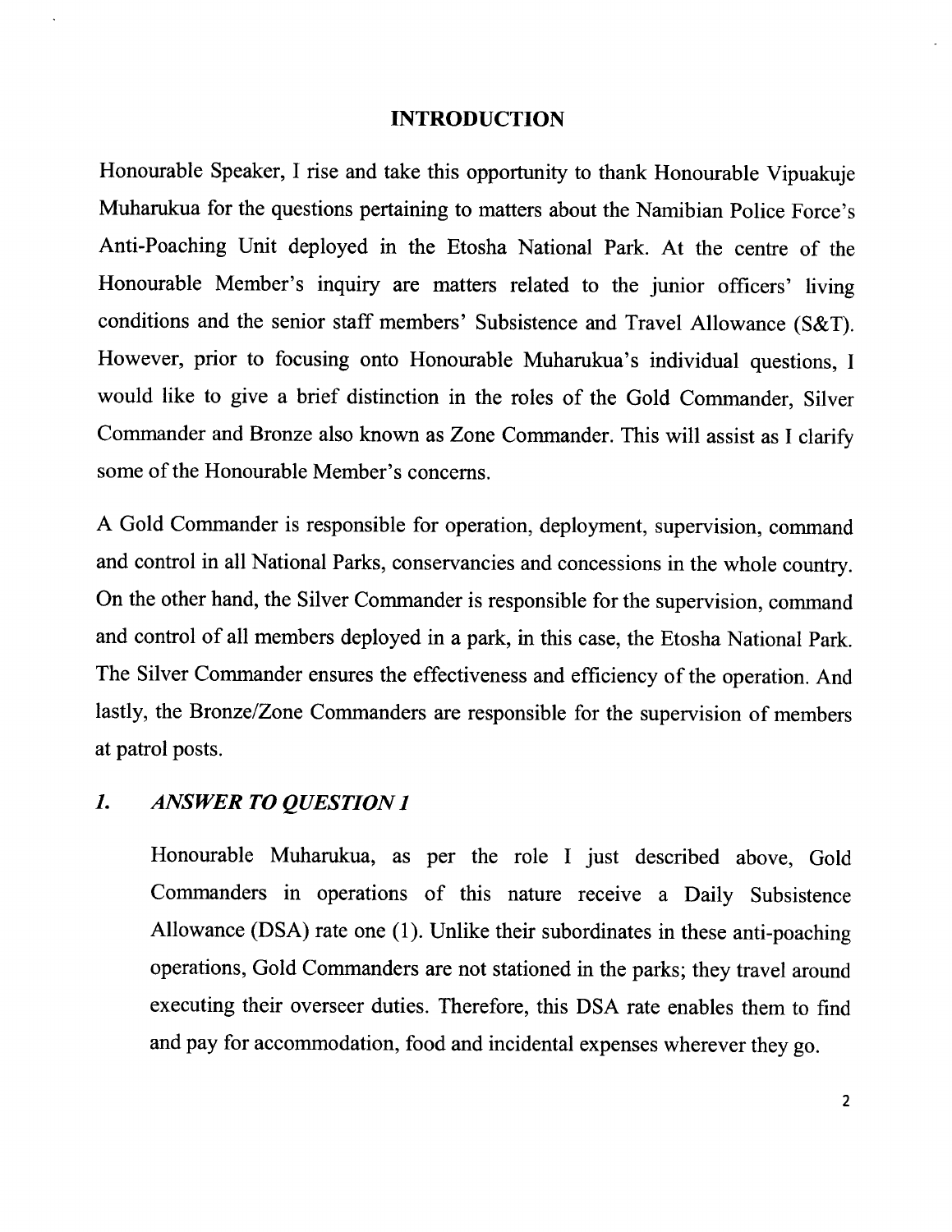The Silver Commanders in the anti-poaching operations receive DSA rate two (2). This means they are not catered with food but are provided with accommodation. The Zone Commanders on the other hand receive DSA rate three (3) and are catered with camping equipment as well as food. In the main, the nature of the operation and deployment determines the DSA rate an officer is entitled to.

#### 2. *ANSWER TO QUESTION 2*

As alluded to in my response to the first question, only Zone Commanders are catered with food and camping equipment. They are not accommodated in lodges, hotels or houses belonging to the Environment, Forestry and Tourism Ministry. This is because they are responsible for the day to day supervision of members at patrol posts. Similarly, due to the scope of their responsibilities as described in my introduction, Silver Commanders are allocated a house in the park. Gold Commanders are not accommodated in lodges, hotels or houses belonging to the Environment, Forestry and Tourism Ministry, they pay for their own accommodation. With respect to transport, this is allocated to Gold and Silver Commanders. Once again Honourable Member, the nature of operation and deployment dictates the allocation of the DSA.

#### *2.1 ANSWER TOQUESTION2.1*

My answer to question two (2) was that it is not correct that all the respective categories of commanders are accommodated in lodges, hotels or houses belonging to the Environment, Forestry and Tourism Ministry. Therefore, it is absolutely incorrect to suggest that there is corruption at play in this operation.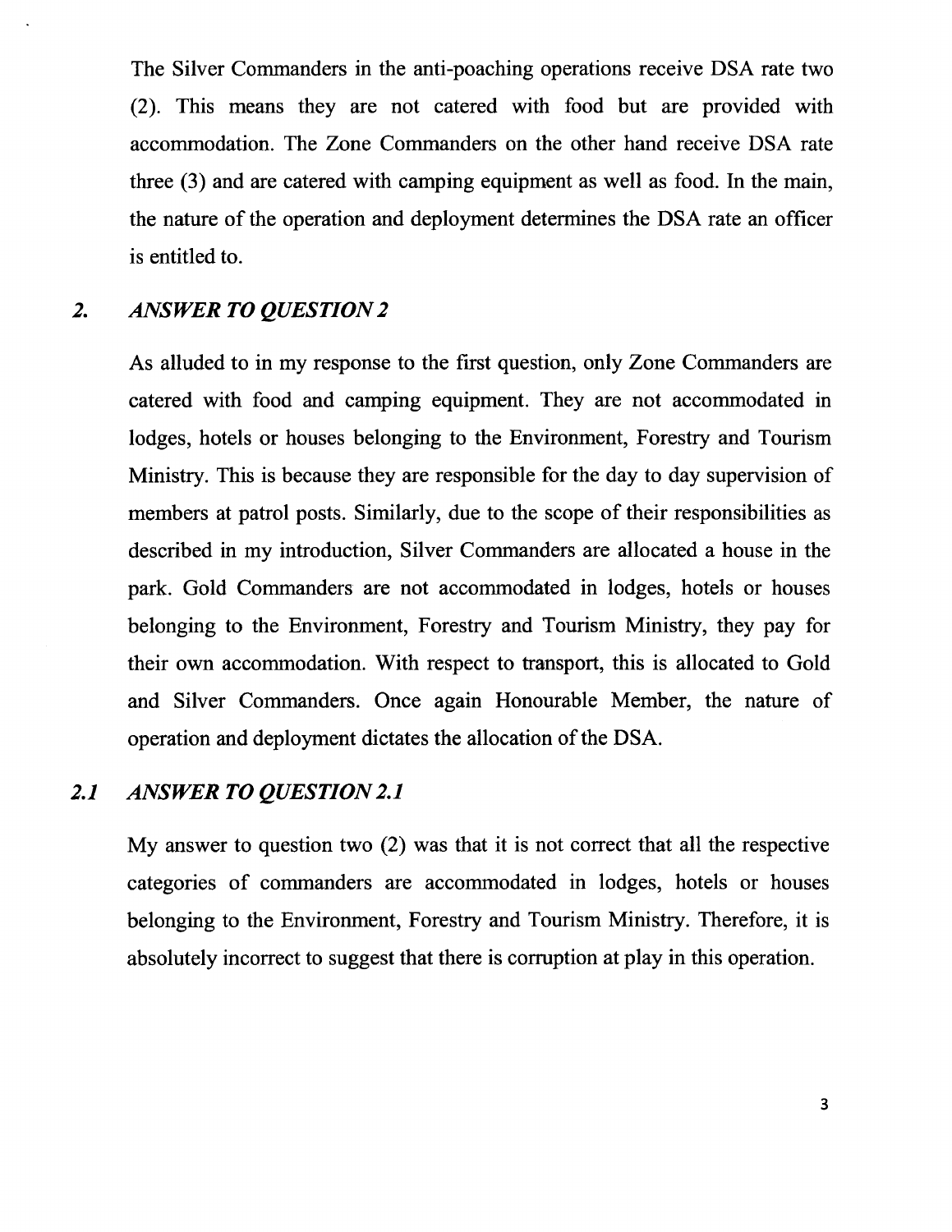#### *2.2 ANSWER TO QUESTION 2.2*

As you may have noted from the answers I provided above Honourable Member, the information at your disposal is unequivocally incorrect.

### *3.1 ANSWER TO QUESTION 3.1*

Honourable Members, tents in the parks are always replaced in a short period of time due to the nature of those terrains. Therefore, it is not correct that there are officers in 2021, accommodated in tents that were provided in 2014. The latest supply of tents to officers in the Etosha National Park occurred recently during the COVID-Pandemic. Additionally, the tents used by the Namibian Police Force for its members are not procured from any Chinese shops. Should there be any member sleeping in a plastic like tent, they could have bought it themselves.

### *3.2 ANSWER TO QUESTION 3.2*

Yes, the officers do not receive danger or bush allowance. They are rather deployed temporarily on a six (6) months rotational basis, catered with DSA rate three (3), which entails that they are provided with food and camping equipment.

### *3.3 ANSWER TO QUESTION 3.3*

Our officers deployed in the Etosha National park are accommodated in camps with shelters and shade, equipped with water tanks and fenced off with animal proof fences in which their tents are pitched. They are issued with service firearms, and other operational equipment including torches which enable them to carry out their functions at night when necessary.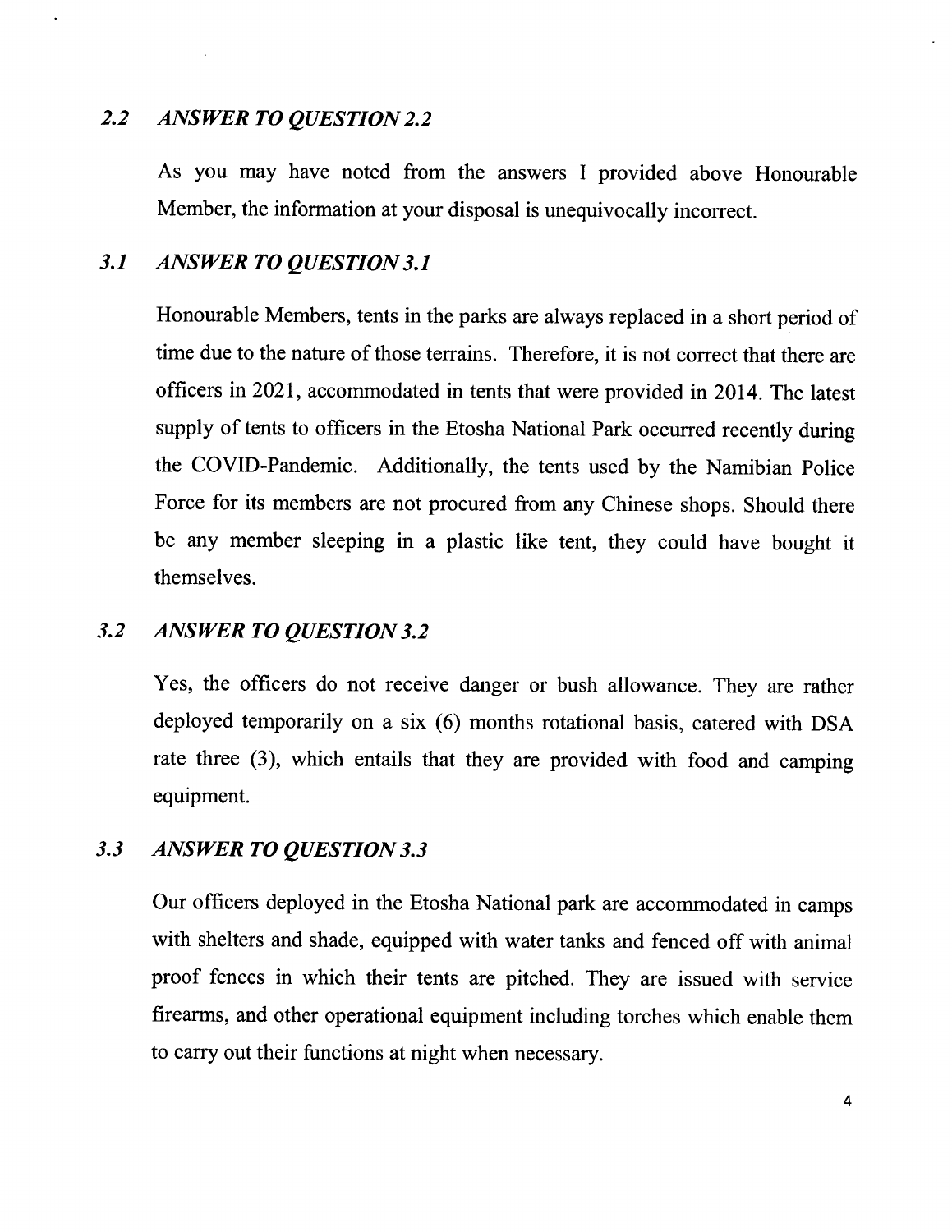#### *4. ANSWER TO QUESTION 4*

Although I already explained, albeit briefly, the issue of DSA rates particularly in operations of this sort, allow me Honourable Members to expound on the matter a little bit more. In anti-poaching operations, officers are arrayed in national parks where there are no choices in terms of accommodation and food; they are instead provided survival kits. Because of these provisions, they automatically qualify for DSA rate three (3) as per the Public Service StaffRule D. III which deals with Compensatory Allowances. Equally, if Gold Commanders, for example, were to be deployed on an operation where they would be provided with camping equipment and food, they too would automatically be allocated DSA rate three (3). In a nutshell, the allocation of DSAs is not determined according to the seniority or juniority of officers, neither is it determined based on the mood of the assigning officer, it is dictated by the nature of operation and deployment.

# *5. ANSWER TO QUESTION 5*

Honourable Members, the food catering choice is based on the replenishment suitability. In order to keep members fed, various factors are considered, mainly the operational condition, sustainability and self-reliance in terms of meals preparation. The options available in food choices are limited, but the best option is considered.

#### *5.1 ANSWER TO QUESTION 5.1*

As I have already stated, officers in this anti-poaching operation do not receive rate one (1) due to the nature of their deployment. It is therefore incorrect to suggest that they have forfeited this particular rate.